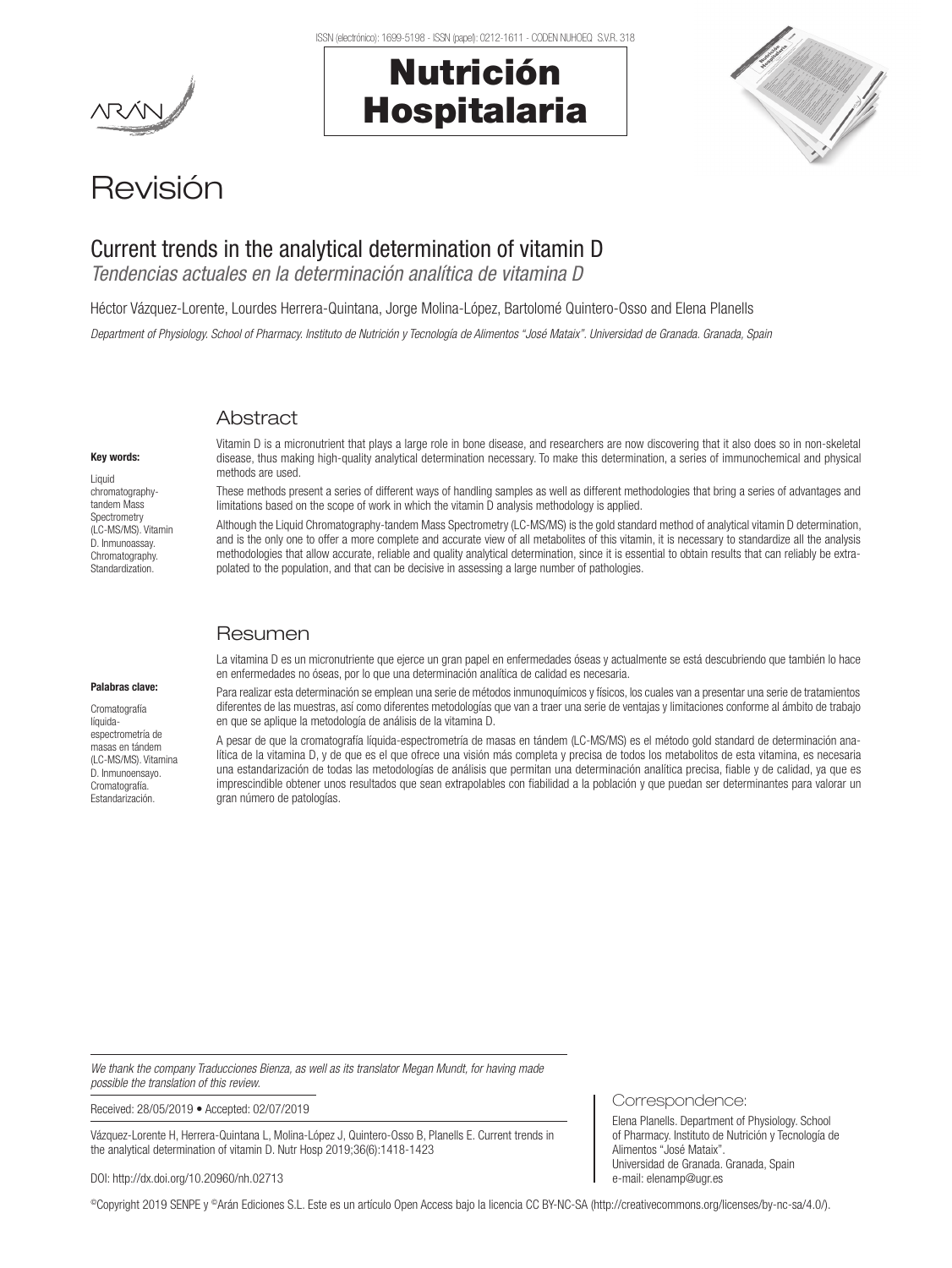#### **INTRODUCTION**

Vitamin D is a fat-soluble vitamin of steroid nature (1). The denomination vitamin D refers to hormonal precursors characterized from the chemical perspective as open-ring steroids. Due to their great importance in the metabolic processes, two compounds are denominated: vitamin D $_{\rm 2}$  (ergocalciferol) and vitamin D $_{\rm 3}$ (cholecalciferol), which can be contributed by the diet. Vitamin D<sub>2</sub> is present in plants, fungi and yeasts. Vitamin  $\mathsf{D}_{\mathsf{3}^\flat}$  on the other hand, comes from animal products such as blue fish, eggs, and milk, but it is also formed in an endogenous process that begins with the photochemical transformation of 7-dehydrocholesterol upon exposing the skin to a narrow margin (295-300 nm) of ultraviolet B (UVB) radiation from the sun (2). This produces the appearance of previtamin  $\mathsf{D}_{_{\!3\!}},$  which is subsequently isomerized to form vitamin  $\mathsf{D}_{\mathsf{3}}.$  Vitamins  $\mathsf{D}_{\mathsf{2}}$  and  $\mathsf{D}_{\mathsf{3}}$  are inactive and are mobilized in the blood bound to specific proteins, namely transcalciferin and vitamin D-binding protein (DBP) (3). In the liver, they are hydroxylated to form 25-hydroxy-vitamin D [25(OH) D], which is the species that is found in the greatest proportion in the blood. A subsequent hydroxylation that mainly takes place in the renal tubules gives rise to 1,25-dihydroxy-vitamin D [1,25(OH)<sub>2</sub>D], which is the form of vitamin D that has metabolic activity. The inactivation pathways of vitamin D include an oxidative pathway, through which the compounds [25(OH)D] and [1,25(OH)<sub>2</sub>D] create various oxidized derivatives, including both 26,23-lactone and calcitroic acid. Another pathway that inactivates vitamin D is epimerization followed by oxidation in C-24 (4).

The quantification of vitamin D found in biological samples presents recognized difficulties (5). This circumstance coincides with an increase in studies to evaluate the content of vitamin D (6,7) occurring over the last decade, which has been attributed to two factors: on the one hand, the prevalence of serious deficiencies of this vitamin in poor countries and, on the other, an increase in the use of vitamin D as a general marker of health status and because of its relationship with various pathologies (8). Traditionally, it was thought that the diseases associated with vitamin D deficiency were bone-related, as there is a widely documented causal association in scientific evidence between low vitamin D status and risk of developing rickets, osteomalacia and osteoporosis. Thus, this vitamin is an essential factor in bone metabolism and calcium homeostasis (9,10). However, new research in this field that is just beginning is focusing on the vitamin's role in the development or accentuation of non-skeletal diseases such as autoimmune disease, cardiovascular disease, infectious disease, as well as some types of cancers (10-16). Although it has been pointed out that vitamin D's involvement in these pathologies has been, in many cases, the result of extrapolation in epidemiological studies that may lack sufficient reliability (17), the idea that vitamin D supplementation could contribute to the treatment of the above-mentioned diseases has been maintained, and there has consequently been a remarkable increase in tests to determine the metabolites of [25(OH)D], which, although not the biologically active form of the vitamin, has served as a marker of vitamin D status in the blood in recent years (18). However, its measurement is only recommended in cases of bone diseases such

[Nutr Hosp 2019;36(6):1418-1423]

as osteomalacia and osteoporosis, people with impairments in the absorption of fat produced by illnesses such as inflammatory bowel disease, cystic fibrosis, celiac disease, and bypasses; or by medications that interfere with vitamin D such as medicines that favor bone resorption or those that interfere with vitamin D metabolism (8,19). Given the scarce scientific literature that focuses on the influence of vitamin D in these non-skeletal diseases, the trends in recent years aim to clarify the role of vitamin D in these diseases, thus opening a wide range of research lines that can help clarify the vitamin's role in the etiopathogenesis of said diseases (1).

Serum concentrations of vitamin D do not depend on homeostatic control, but rather on lifestyle and environmental factors; and bodily values essentially come from two sources: on the one hand, the cutaneous synthesis of vitamin D, which is the result of solar radiation, and on the other, intake through diet. This intake is very poor since, in addition to being present in few foods in significant quantities, the intake of these foods is not usually widespread throughout the global population (20). In addition, a series of socio-cultural factors will intervene in these serum concentrations (21).

However, despite the need for a high-quality analytical determination of vitamin D and a greater control of vitamin D concentrations in the body, the number of analytical determinations of vitamin D has increased exponentially in the last decade. Such a rapid increase is due to a growing interest in the study of those mechanisms of action in which vitamin D intervenes. In addition, supplementation with high doses of vitamin D has increased in recent years, both on doctors' advice and through self-medication. Upon evaluating the tests that have been performed, we currently find that while many tests are justified, such as those done when suffering a traumatic fall that involves bone fracture or in pathologies such as osteoporosis, the number of tests that are done in an unjustified and inappropriate way has increased in those people who do not really need them. This includes those who complain of tiredness, fatigue, self-administration of vitamin D supplements, etc., in addition to tests which are not ordered by a specialist rather than the family doctor. These unjustified and inappropriate tests have increased considerably, thus increasing extra costs. Therefore, in those populations where there is doubt as to whether or not to make an analytical determination of vitamin D, it is important that food consumption frequency questionnaires be used, as well as an assessment of sun exposure, in order to estimate the person's overall vitamin D concentration, and thus avoid the excessive cost of these tests. This type of testing requires a more rational approach in its use, since this would avoid inappropriate expenditures both at the patient and the hospital level, and it would also lead laboratories to redirect their funds to other more necessary tests (19,22).

The controversy surrounding this issue is so great that there is no universal agreement among physicians, researchers and the public on the issues related to vitamin D and its analytical determination, nor on its influence on the etiopathogenesis of various diseases. Therefore, the need for quality research is paramount due to the aforementioned aspects, which cannot be avoided (23).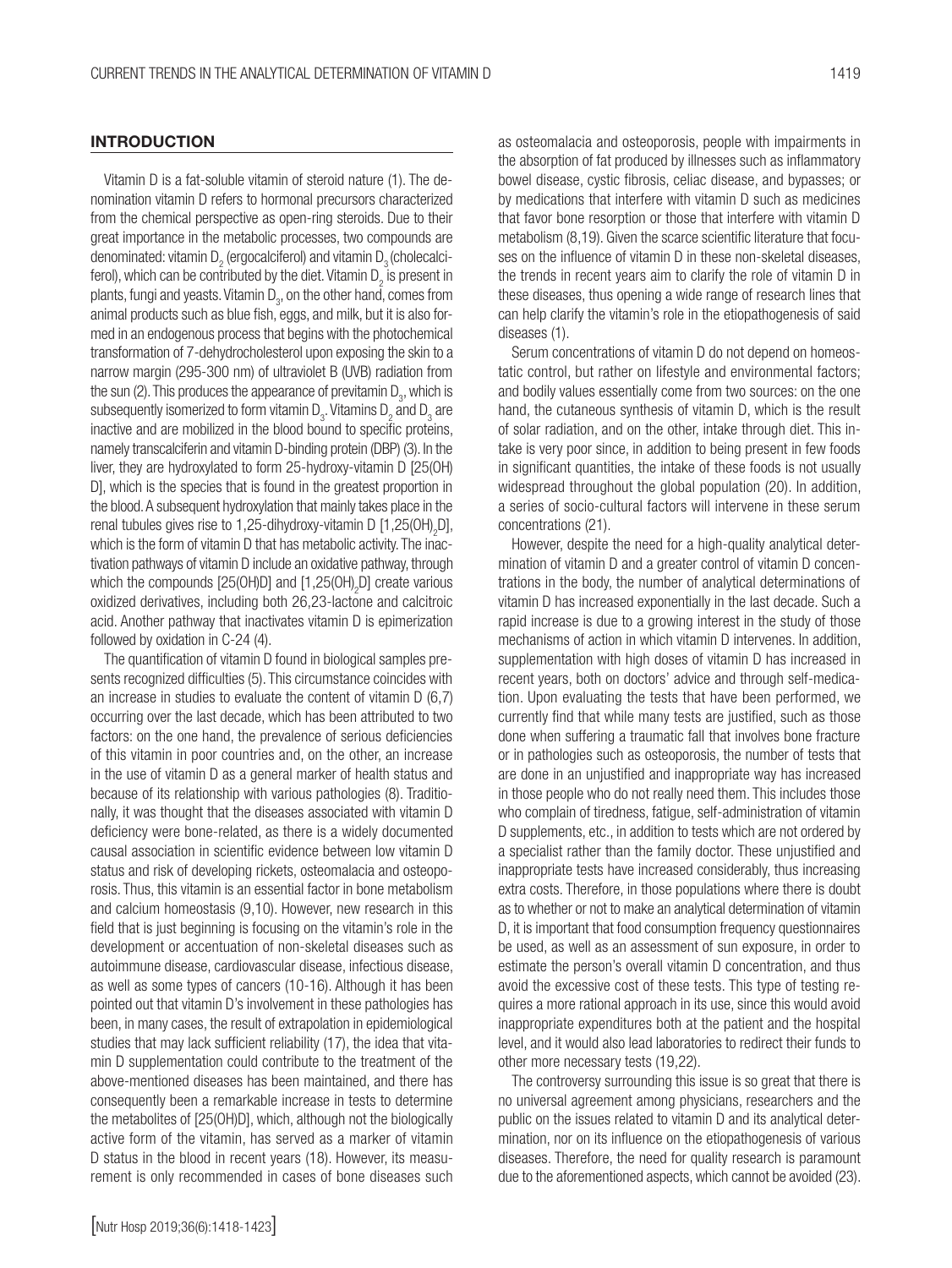#### ANALYTICAL DETERMINATION OF VITAMIN D

The measurement of vitamin D is usually done in the serum by determining the amount of the metabolites [25(OH)D<sub>2</sub>] and [25(OH)  $\mathsf{D}_3$ ], given their higher proportion in the blood. However, the need to evaluate the amount of other metabolites for a better idea about vitamin D status has been indicated. Table I shows the list of metabolites that have been determined simultaneously from a sample (24).

The main problem in the analytical determination of vitamin D is the wide range of methods used and the variations in the results due to problems with extraction and calibration. Therefore, today, there is a need to find an international method that calibrates measurement methods, as this will make the various studies in this field more comparable and reproducible, thus avoiding misinterpreting the large number of studies at the international level that are cited in the scientific literature. In line with this, the vitamin D standardization programs that are emerging (20) are worth mentioning. Through these programs, it is possible to improve clinical practice and public health worldwide (1).

Until international standardization is established, the determination of vitamin D levels should be reserved for special risk groups and types of disease (20). The methods for measuring the metabolites of vitamin D can be divided into two main groups: immunochemical methods (chemiluminescence immunoassays [CLIA], radioimmunoassay [RIA], enzymatic assays, and chemical binding assays) and physical detection methods (high-performance liquid chromatography-tandem mass spectrometry (HPLC-MS/ MS) and LC-MS/MS) (1,8).

Immunoassay techniques present several problems such as cross-reactivity due to polyreactive antibodies, the ability to analyze only one analyte at a time with no discrimination between them, the inability to achieve structural validation of the analyte, and a highly fluctuating sensitivity. Immunological techniques are generally not able to distinguish between [25(OH)D<sub>2</sub>]

#### **Table I.** Vitamins  $D_2$  and  $D_3$  and their metabolites determined simultaneously in human serum using LC-MS/MS

| <b>Name</b>                              | <b>Abbreviation</b>                   |
|------------------------------------------|---------------------------------------|
| Vitamin $D_2$                            | D,                                    |
| Vitamin D <sub>3</sub>                   | $D_{\alpha}$                          |
| 25-hydroxyvitamin D <sub>2</sub>         | 25(OH)D <sub>2</sub>                  |
| 25-hydroxyvitamin D <sub>3</sub>         | 25(OH)D <sub>3</sub>                  |
| 24,25-dihydroxyvitamin D <sub>2</sub>    | 24,25(OH) <sub>2</sub> D <sub>2</sub> |
| 24,25-dihydroxiyvitamin D <sub>3</sub>   | 24,25(OH),D,                          |
| 1,25-dihydroxyvitamin D <sub>2</sub>     | 1,25(OH),D,                           |
| 1,25-dihydroxyvitamin D <sub>3</sub>     | 1,25(OH) <sub>2</sub> $D_3$           |
| $D_5$ Sulfate                            | $D_2-S$                               |
| $D3$ Sulfate                             | $D_{3} - S$                           |
| D <sub>2</sub> Sulfate 25-hydroxyvitamin | 25(OH)D <sub>2</sub> -S               |
| D <sub>3</sub> Sulfate 25-hydroxyvitamin | $25(OH)D3-S$                          |

and  $[25(OH)D<sub>3</sub>]$  due to the cross-reactivity of the antibodies, and it is not possible to obtain the same information provided using chromatographic determination (25). In addition, immunological techniques have limited sensitivity and dynamic range, difficulties in the displacement of DBP, non-equimolar detection of [25(OH)  $D_2$ ] and [25(OH) $D_3$ ], interference of heterophile antibodies, gel and clot activator interference in blood collection tubes, and a lack of adequate standardization. Furthermore, within the cross-reactivity to other circulating metabolites of vitamin D mentioned above,  $[24,25(OH)_{2}D_{3}]$  is the most predominant (1).

In recent years, due to the growing interest in the role of vitamin D in the body, the number of determinations requested has been increasing, giving rise to the need to move from the antiquated manual radioimunoassay to the automated immunoassay on random access analyzer platforms in the majority of clinical laboratories (20).

The reactive protein binding assay, although cheap and used in small samples, has the disadvantage of underestimation in low amounts and overestimation in high amounts. The RIA has the advantages that it is economical, fast and specific, determines small sample sizes, and is also specific (8).

As far as chromatographic techniques are concerned, they are less susceptible to the effects of the matrix than immunoassays (1). In the field of liquid chromatography, high-performance liquid chromatography (HPLC) is used, which is stable, reproducible, and discriminates between metabolites. However, it requires a larger sample size, requires a preparation step before chromatography, and sometimes the assay is subject to interference from other compounds measured in the ultraviolet spectrum, in addition to requiring a high level of technical expertise (8,25). Between liquid chromatography with ultraviolet detection (LC-UV), liquid chromatography with diode array detection (LC-DAD), and liquid chromatography-mass spectrometry (LC-MS), however, LC-MS provides better results than the two liquid chromatographic techniques listed above (25).

The gold standard method for the determination of vitamin D is LC-MS/MS. However, its high cost is an expense that many routine analysis laboratories cannot assume. It is also necessary to have a very specialized and qualified staff to carry out this determination. Therefore, the cheaper immunoassay is used, although it does not allow for the differentiation of vitamin  $D_2$  and vitamin  $D_3$  (20,25). In addition, LC-MS/MS requires expensive hardware and a laborious process that includes: pretreatment of the sample, calibration, chromatographic separation mode, and the selection of an internal standard (1).

LC-MS/MS provides multiple advantages including greater sensitivity, flexibility and specificity. This is fundamentally due to the use of internal standards that have a crucial role in the determination. In addition, it has the ability to accurately quantify multiple analytes that are of interest in a single assay, which speeds up and makes this determination very complete (25).

Unfortunately, no reference method or reference materials are available for the  $[1,25(OH)_2D]$  analysis to date (1). Vitamin D status is defined by the measurement of 25(OH)D, a term which refers to both the  $[25(OH)D_2]$  and  $[25(OH)D_3]$  circulating forms of the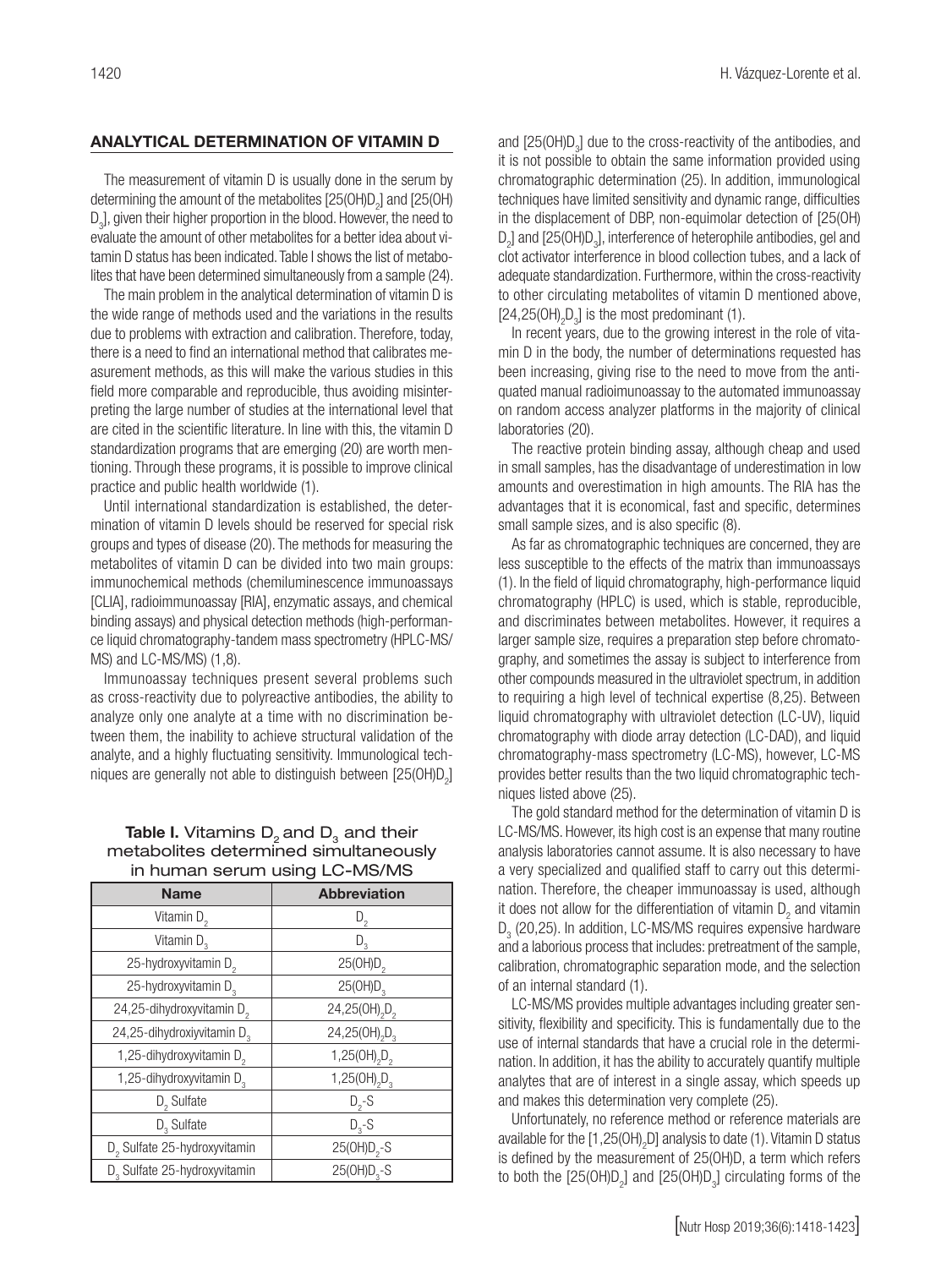vitamin. There are a number of reasons why the total [1,25(OH)<sub>2</sub>D] concentration cannot be used as a vitamin D marker. Its short half-life of less than a day versus almost a month for [25(OH)D], the low concentrations of the final metabolite (picomole vs nanomole), and the fact that only a very small amount of [25(OH)D] is converted to [1,25(OH)<sub>2</sub>D] give a false sense of vitamin sufficiency. It is likely that the quantitative applications of vitamin D metabolites in the HRMS will move from research to routine clinical laboratories in the near future, providing additional specificity in measurements. A multi-panel assay for the simultaneous measurement of vitamin D metabolites will improve future research on the optimal combination of vitamin D species for the assessment of vitamin D sufficiency, and will help us better understand the metabolism of vitamin D in both healthy and ill subjects (1).

#### HANDLING OF VITAMIN D SAMPLES

Methods for vitamin determination require a preconditioning of samples for analysis, including the separation of vitamins and their metabolites from complex matrices in biological fluids such as plasma and serum. In the literature, several procedures have been described for the preconditioning of samples, mainly for the separation of vitamins from the blood. To isolate these analytes from blood plasma, different techniques have been used, such as protein precipitation, liquid-liquid extraction (LLE) and solid-phase extraction (SPE). Deproteinization and LLE result in endogenous matrix compounds passing into the supernatant, which can affect the separation and determination of the analytes. Therefore, an SPE technique is applied for the additional purification of the sample. When analyzing samples containing vitamin D, a well-established and standardized pretreatment phase is necessary, which distinguishes those elements that should be disregarded from those that interest us when proceeding with our analysis (26).

The handling of the samples is very complex, as it influences the association between vitamin D and DBP protein, albumin, and the analyte-antibody balance (20). The main problem with the DBP protein is that it has 3 polymorphic forms, which are derived in 6 allelic forms. These different alleles circulate in more or less variable concentrations and have a different degree of affinity for the different metabolites of vitamin D, which could compromise the treatment method, which binds this DBP protein to the vitamin D metabolite (27). Vitamin D is a hydrophobic compound and sensitive to the matrix. However, vitamin D analytes are stable for 2 weeks at 30 °C but for 1 year (or longer) at -20 °C, and are not affected by up to four freeze-thaw cycles of the serum samples. Ultraviolet rays also do not influence the calcidiol content of a serum sample (21). The hydrophobic nature of vitamin D and the strong binding to its transporter (vitamin D binding protein), the different forms that circulate in the blood, and the question of standardization are among the most important factors that influence the measurement of this metabolite. Since [25(OH)D] is a lipophilic substance closely linked to DBP, this generates some technical problems. In addition, endogenous lipids can affect binding and chromatographic separation, since plasma and serum are extracted together (27).

The problem with immunoassays in the preparation of samples is that an antibody that is so specific to such a small antigen must be determined very clearly, in addition to the hydrophobicity of the vitamin and its binding protein (DBP), which would make oscillations in the amount of DBP present in the sample affect the immunoassay. In addition, many laboratories rely on commercial immunoassay kits, which have their own pretreatment protocol that differs between laboratories. All of this causes sensitivity and specificity to fluctuate since many factors must be controlled (28,29).

The LC-MS/MS method, which is the one most widely accepted, begins with the pretreatment of the sample to separate [25(OH)D] from DBP and to eliminate phospholipids and other interferences from the matrix that cause alterations in the ionization. Sample preparation is usually performed using protein precipitation, LLE, SPE, supported liquid extraction (SLE) or extraction plates coated with an immobilized absorption phase (1).

The quantification of  $[1,25(OH)_2D]$  is difficult due to its extremely low concentrations in the serum, as well as the co-existence of many other abundant vitamin D metabolites that can interfere with its measurement. Additionally, accurate quantification of  $[1,25(OH)_{2}D_{3}]$  using LC-MS/MS is a challenge due to its low serum concentrations and the lack of ionizable polar groups resulting in low ionization efficiency in Electrospray Ionization (ESI) and Atmospheric Pressure Chemical Ionization (APCI). In addition, specific care is needed to avoid potential interference from other dihydroxylated vitamin D metabolites (1).

LC-MS/MS methods differ in sample preparation aspects, chromatography, ionization source, and fragmentation patterns detected. Therefore, despite the accuracy of the method, these factors cause the results obtained to vary between different LC-MS/MS methods. LC-MS/MS also has several variants in laboratories, since different methodologies are added to improve aspects of the method itself, thus also making the results less comparable. The choice of one method or another also depends on staff experience, the objective to which it is directed, as well as the volume of the center where the determination is done. Therefore, the immunoassays that provide guideline measurements, which are not completely accurate, will be used in smaller laboratories for clinical use. In addition to being inexpensive, the staff in these laboratories are often not very specialized, so they are not prepared for a more complex test like chromatography. In contrast, very large clinical laboratories and academic institutions use LC-MS/ MS methods given that their sensitivity and specificity mean that they are used in those at-risk populations where the accuracy of the method may be very important, such as in the pediatric population, for example. Along the same line, the method can also be chosen depending on the metabolite that you aim to determine, using a more specific test that determines the last precursor of vitamin D in pathologies in which you want to precisely analyze this vitamin such as rickets (28,29).

Otherwise, even when a good sample treatment is carried out, as well as an appropriate analytical method of vitamin D is chosen, vitamin D levels can be increased or decreased in the same person who maintains similar eating habits and of exposure to the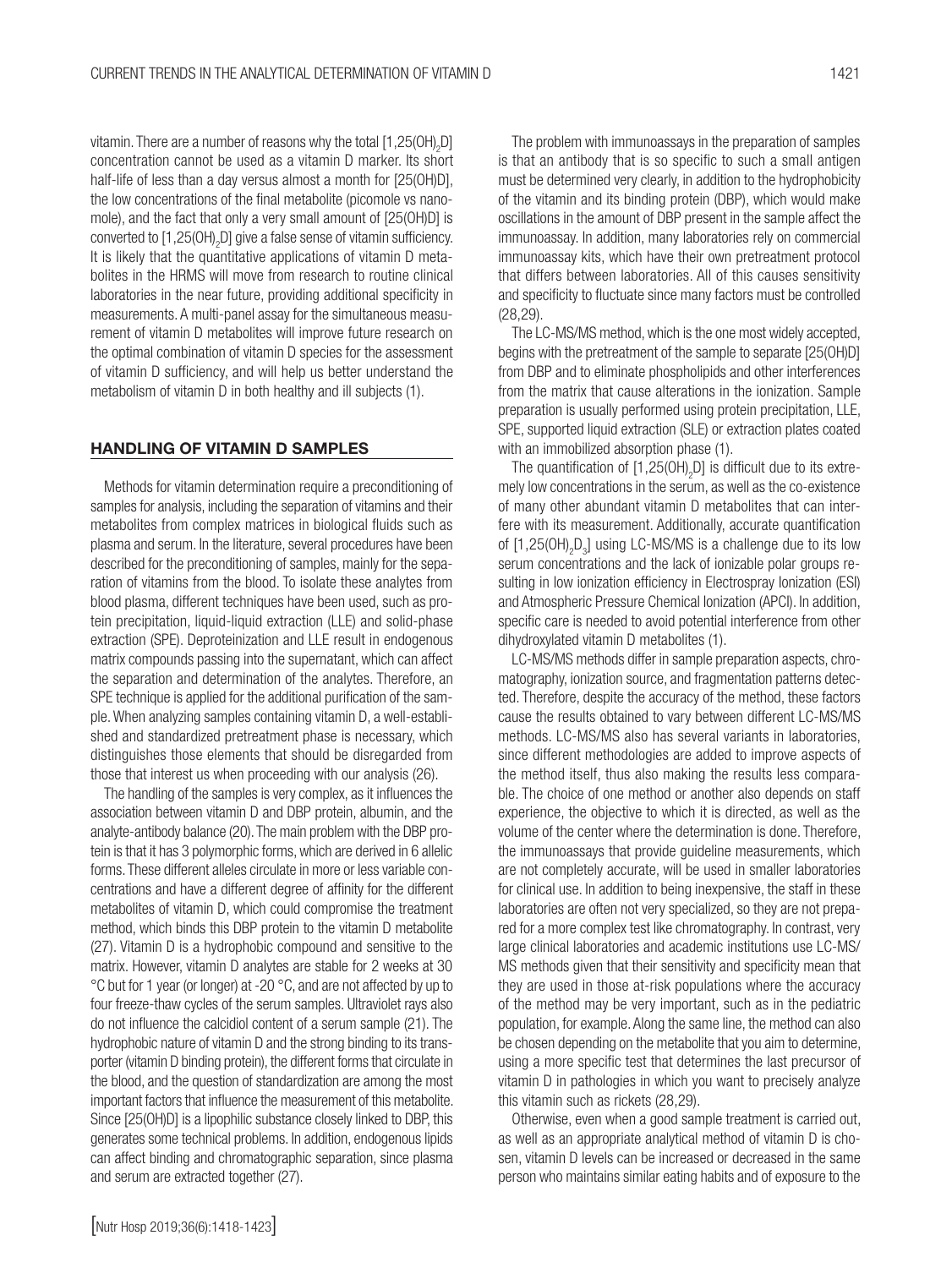sun during the year. This is due to the variation of the exposure to sunlight in the different stages of the year. In populations in which vitamin D was measured in different seasons of the year, greater deficiency was found in the hottest stages, so we must take into account the seasonality of the year, since in hotter seasons people take more sun in places like the beach and with less protection, besides that it is convenient that at the time of asking about the habit of exposure to the sun, the latitude and the month of the year are taken into account (30,31).

The tendencies that will arise in the future will go on to establish a methodology to automate extraction, without requiring any intervention from human beings. This is due to the fact that when people handle the samples, they increase the probability of operator error and biological risks (6). Future challenges of the assay include moving to SPE to allow better sample cleaning and minimize the extraction steps to those that can be automated and try to generate less waste (8).

The absence of certified reference material for the analytical determination of [25(OH)D] is the most important factor that determines the inaccuracy in identifying individuals with vitamin D levels below the optimal threshold (27).

#### **CONCLUSION**

The trend in vitamin D analysis is on the rise as there is a need for its determination due to its relationship with a wide range of pathologies. Therefore, it is necessary to look for a methodology, according to each situation, that is cheap, easy to perform and accurate. The most accurate determination technique for the situation mentioned above would be LC-MS/MS chromatography. However, this technique is not easy to perform because, as described, it requires considerable experience and is not cheap. To solve this problem, a standardization of this technique would be adequate. Currently, a wide range of entities including laboratories use this technique together with other processes independently, which makes the method more expensive as there is no single universal methodology that allows for mass production to lower costs. Additionally, it is not reproducible, which is a key factor when interpreting the scientific literature. If we use different measurement instruments, handle samples differently, and leave the human error intrinsic to the manual and non-technological handling of samples up to chance, we shall yield a result that will be suitable within a certain range when evaluating and extrapolating a single study, but which is hardly comparable at the global level.

No one technique is better than another, it is simply more interesting than others depending on the aim of the study. If we want, on the one hand, to avoid excessive economic expenditures, obtain reliable data but work with a broader or narrower range of concentrations, and the vitamin D determination is to obtain a guiding idea, but the exact value is not crucial for our study, we will opt for immunoassay techniques like in clinical settings. On the other hand, if what we want is precision in the data, even if that entails more effort, money and experience, our choice has to be chromatographic techniques, like in field studies.

The future of this field is to continue developing variants of LC-MS/MS and to replace the immunoassay as data accuracy is crucial, even if it leads to other associated problems.

Another line that could be opened would be the handling of samples according to temperature. Since vitamin D can withstand many freeze-thaw cycles and is sensitive to certain environmental variables, working conditions could be established, such as handling both the sample and internal standard directly in a cold chamber as characteristics are maintained longer in a cold room. By doing the pretreatment there, all the samples would be handled at a constant temperature and under the same conditions as in the chromatographic technique, since working with them at room temperature causes the temperature to fluctuate as well as an increase in exposure to external agents, which means that at the time of treating the sample using chromatography, some confounding factors will not have been suppressed.

#### **REFERENCES**

- 1. Van den Ouweland J. Analysis of vitamin D metabolites by liquid chromatography-tandem mass spectrometry. Trends Analyt Chem 2016;84:117-30. DOI: 10.1016/j.trac.2016.02.005.
- 2. Higashi T, Shimada K, Toyo'oka T. Advances in determination of vitamin D related compounds in biological samples using liquid chromatography–mass spectrometry: A review. J Chromatogr B 2010;878:1654-61. DOI: 10.1016/j. jchromb.2009.11.026.
- 3. Combs G. The vitamins Fundamental aspect in nutrition and health (3rd ed.). Amsterdam: Elsevier Academic Press, 2008.
- 4. Christakos S, Ajibade D.V, Dhawan P, Fechner A.J, Mady L.J. Vitamin D: Metabolism. Endocrinol. Metabol. Clin North Amer 2010;39:243-53.
- 5. Luque-García JL, de Castro MDL. Extraction of fat-soluble vitamins. J Chrom A 2001;935:3-11. DOI: 10.1016/S0021-9673(01)01118-9.
- 6. Singh RJ. Are clinical laboratories prepared for accurate testing of 25-hydroxy vitamin D? Clin Chem 2008;54:221-3. DOI: 10.1373/clinchem.2007.096156.
- 7. Babic N. Analytical methods and performance of the Immunoassay methods for determination of vitamin D in comparison to Mass Spectrometry. J Med Biochem 2012;31:333-8. DOI: 10.2478/v10011-012-0022-1.
- 8. Atef SH. Vitamin D assays in clinical laboratory: Past, present and future challenges. J Steroid Biochem Mol Biol 2018;175:136-7. DOI: 10.1016/j. jsbmb.2017.02.011.
- 9. DeLuca HF. Overview of general physiologic features and functions of vitamin D. Am J Clin Nutr 2004;80:1689-96. DOI: 10.1093/ajcn/80.6.1689S.
- 10. Holick MF. Vitamin D deficiency. N Engl J Med 2007;357:266-81. DOI: 10.1056/NEJMra070553.
- 11. Reid IR. What diseases are causally linked to vitamin D deficiency? Arch Dis Child 2016;101:185-9. DOI: 10.1136/archdischild-2014-307961.
- 12. Bittenbring JT, Neumann F, Altmann B, Achenbach M, Reichrath J, Ziepert M, et al. Vitamin D deficiency impairs rituximab-mediated cellular cytotoxicity and outcome of patients with diffuse large B-cell lymphoma treated with but not without rituximab. J Clin Oncol 2014;32:3242-8. DOI: 10.1200/JCO.2013.53.4537.
- 13. Goshayeshi L, Saber H, Sahebari M, Rezaieyazdi Z, Rafatpanah H, Esmaily H. Association between metabolic syndrome, BMI, and serum vitamin D concentrations in rheumatoid arthritis. Clin Rheumatol 2012;31:1197-203. DOI: 10.1007/s10067-012-1995-3.
- 14. Norton R, O'Connell M. Vitamin D: Potential in the Prevention and Treatment of Lung Cancer. Anticancer Res 2012;32:211-21.
- 15. Plum LA, DeLuca HF. Vitamin D, disease and therapeutic opportunities. Nat Rev Drug Discov 2010;9:941-55. DOI: 10.1038/nrd3318.
- 16. Anderson JL, May HT, Horne BD, Blair TL, Hall NL, Carlquist JF, et al. Relation of vitamin D deficiency to cardiovascular risk factors, disease status, and incident events in a general population. Am J Cardiol 2010;106:963-8. DOI: 10.1016/j.amjcard.2010.05.027.
- 17. Sattar N, Welsh P, Panarelli M, Forouhi NG. Increasing requests for vitamin D measurement: costly, confusing, and without credibility. Lancet 2012;379:95- 6. DOI: 10.1016/S0140-6736(11)61816-3.